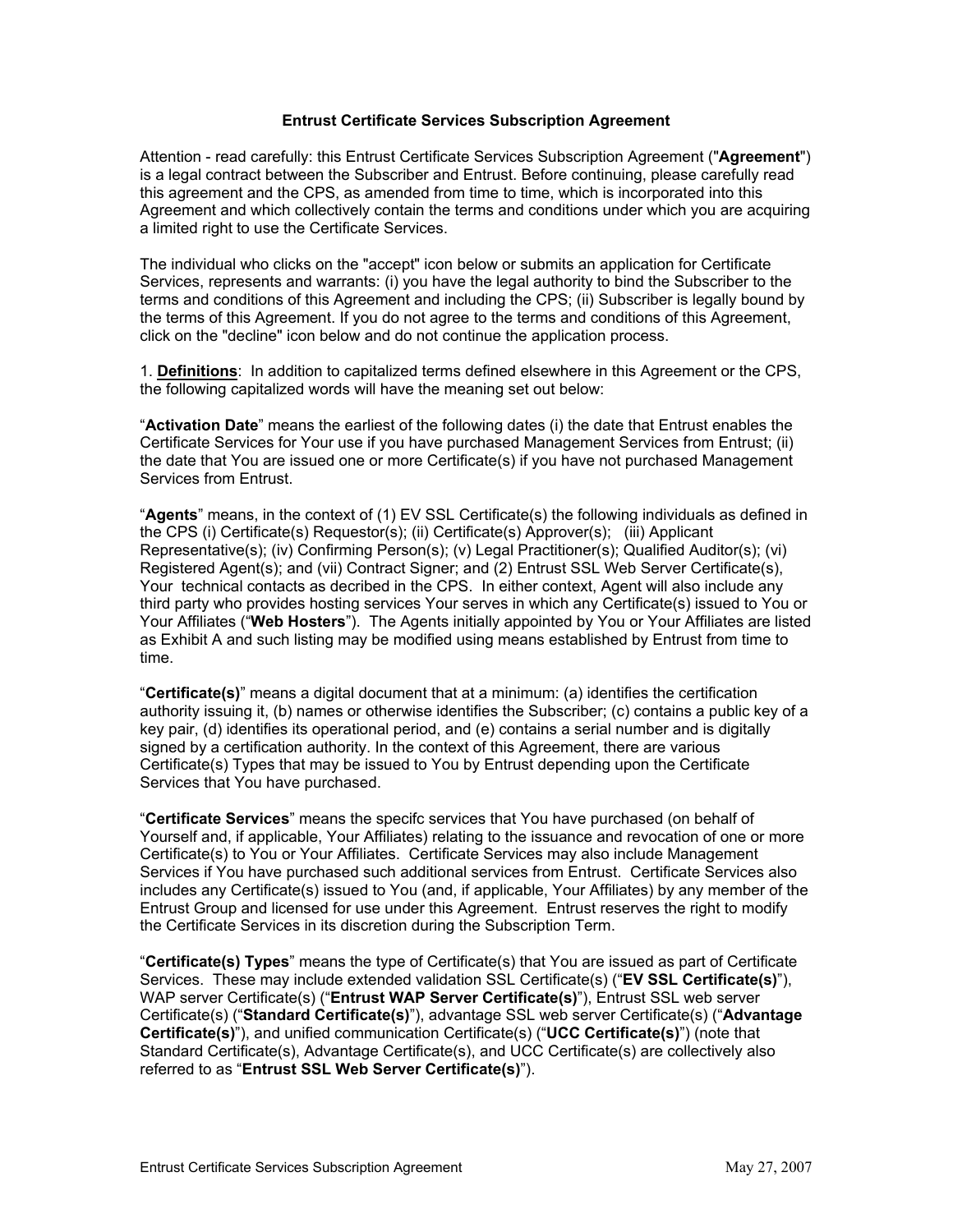"**Contract Signer**" means the individual who agrees to this Agreement on behalf of, and under the authority of, the Subscriber.

"**CPS**" means the most recent version of the certification practice statement that is incorporated by reference into this Agreement and the Certificate(s) that You are issued, as may be amended from time to time in accordance with the terms of the CPS. The CPS applicable to a specific Certificate(s) that You are issued in connection with Certificate Services depends on the Certificate(s) Type(s) and can be found on the Internet at

<http://www.entrust.net/about/practices.cfm> or by contacting Entrust. For example, use of EV SSL Certificate(s) is governed by the most recent version of the document titled "Certification Practice Statements - EV SSL Certificate(s)", use of Entrust WAP Server Certificate(s) is governed by the most recent version of the document titled "Certification Practice Statements - WAP Certificate(s) WAP", and use of Entrust SSL Web Server Certificate(s) is governed by the most recent version of the document titled "Certification Practice Statement - SSL Certificate(s)".

"**Enterprise**" means You, Your Agents, and Your Affiliates.

"**Entrust**" means Entrust, Inc. if You are a resident of the United States; otherwise, Entrust means Entrust Limited.

"**EV Guidelines**" means the most recent version of the CA/Browser Forum Guidelines For Extended Validation Certificates posted on the Internet at http://www.cabforum.org/.

"**Governmental Authority**" means any foreign or domestic national, provincial, state, territorial, or local government authority; quasi-governmental authority; court; government organization; government commission; governmental board, bureau or instrumentality; regulatory, administrative or other agency; or any political or other subdivision, department, or branch of any of the forgoing.

"**Management Services**" means a self-service administration tool hosted by Entrust that is designed to help You manage Certificate(s) that may be made available to You by Entrust that enables You to manage the issuance, revocation, and expiry of one or more Certificate(s) issued to You as part of Certificate Services.

"**Person**" means and includes an individual, corporation, business, trust, partnership, limited liability company, association, joint venture, Governmental Authority, public corporation, or any other legal or commercial entity.

"**Reseller**" means a legal entity authorized by Entrust to resell Certificate Services to You.

"**Microsoft**" means Microsoft Corporation, a Washington corporation, with its principal place of business at One Microsoft Way, Redmond, Washington 98052-6399.

"**Subscription Fees**" means the fees established by Entrust that You will pay to use the Certificate Services, as posted from time to time at Entrust's internet web site and/or in the documentation included with the Management Services, or as set out in a quotation issued to You by Entrust, or as set out in a purchase order issued by You to Entrust (or an authorized reseller of Entrust) that has been accepted by Entrust. In spite of the foregoing, if You have purchased the Certificate Services through a Reseller the Subscription Fees will be the fees agreed to between You and such Reseller provided that such Reseller pays to Entrust such portion of such Subscription Fees as required pursuant to the written agreement between Entrust and such Reseller.

"**Subscription Term**" means the length of time that You have subscribed to purchase Certificate Services commencing on the Activation Date. In the case where You have purchased Certificate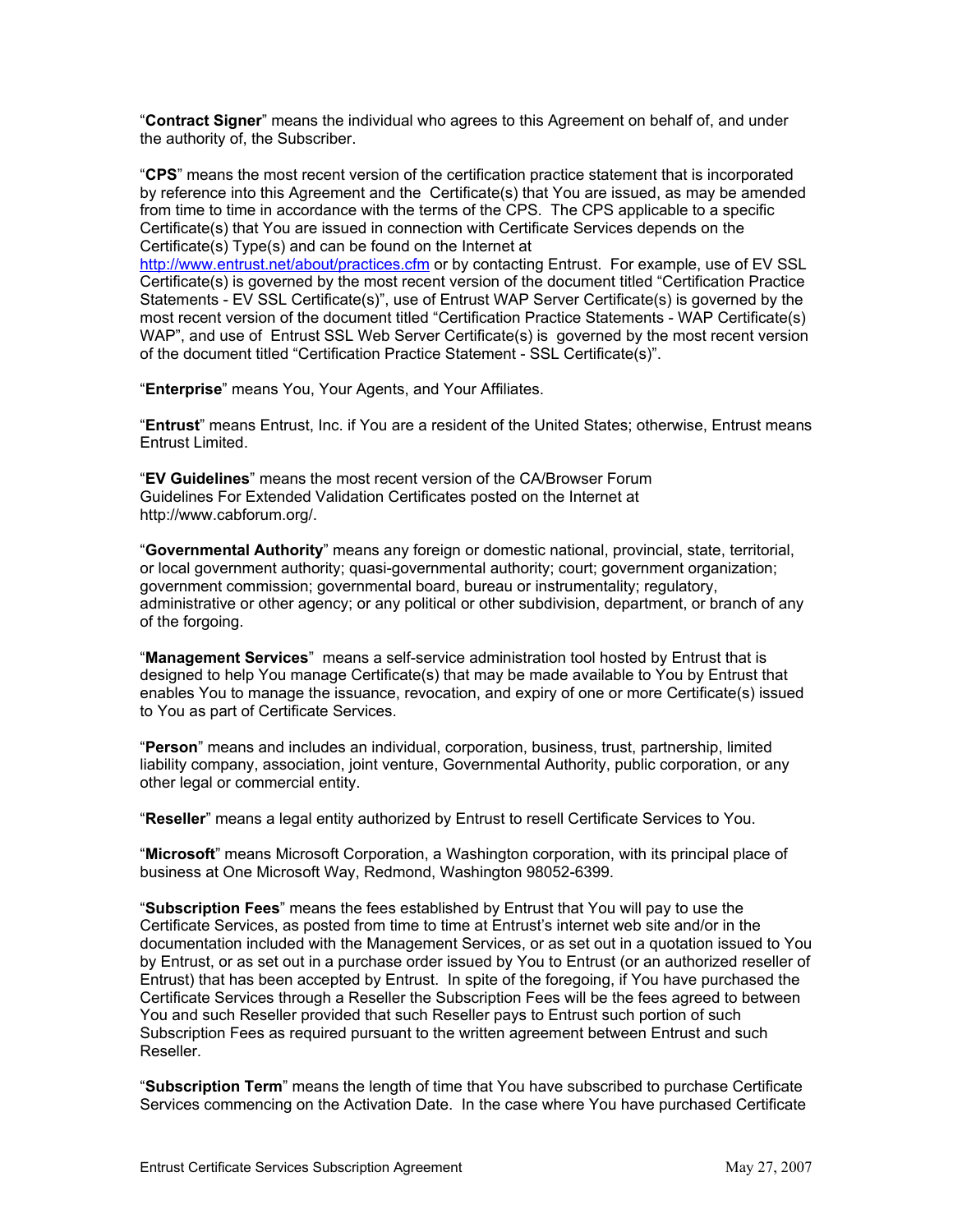Services that include Management Services, the Subscription Term is the period of time for which You have purchased the right to use Management Services, irrespective of whether the Certificate(s) that are issued to You as part of Certificate Services have validity periods extending beyond such period of time. In the case where You have purchased Certificate Services that include Management Services, the Subscription Term is validity period of the applicable Certificate(s). In either case, the Subscription Term may be shortened pursuant to Section 7 of this Agreement.

"**You**", "**Your**" or "**Subscriber**" means the Person who has entered into this Agreement to receive Certificate Services.

"**Your Affiliates**" means Your controlled subsidiaries. In this context, a Subscriber controls a subsidiary if it owns fifty percent (50%) or more of the voting rights for the board of directors or other mechanism of control for the corporation or other entity.

### 2. **Services and License**.

- (a) Issuance of Certificate(s): Upon receipt of Your application for Certificate Services, Entrust or a subcontractor acting on behalf of Entrust will perform limited verification (as described in the CPS) of the information submitted by Enterprise. After completing such verification, Entrust may issue You or Your Affiliates (if applicable) one or more Certificate(s) (depending on the amount of Subscription Fees You have paid) as described in the CPS. If Entrust issues Certificate(s) services to You or Your Affiliates (if applicable), Entrust will make such Certificate(s) available for retrieval.
- (b) Grant of License: Subject to the terms and conditions of this Agreement, Entrust hereby grants to Enterprise a non-exclusive, non-transferable license to use the Certificate Services; provided, however, that: (i) Enterprise may only use the Certificate Services (including for the avoidance of any doubt, all Certificate(s)) in compliance with this Agreement and the CPS, for the sole purposes of securing communications pertaining to Enterprise related business. If the Certificate Services include Management Services, Enterprise may only use the Management Services in compliance with this Agreement and the CPS for the purpose of managing Certificate(s) issued by Entrust to You or Your Affiliates. All use of the Management Services must be in accordance with the documentation supplied to You as part of the Management Services. If Entrust makes computer software available to Enterprise for download as part of the Certificate Services, such software will be licensed to Enterprise under the terms of the license agreement embedded in or associated with such software. Enterprise does not acquire any rights, express or implied, in the Certificate Services, other than those rights specified in this Agreement and the CPS. Enterprise will not host, time-share, rent, lease, sell, license, sublicense, assign, distribute or otherwise transfer any component of Certificate Services, except as provided in this Agreement and the CPS. If one or more enabling mechanisms ("**License String**") that provides Enterprise with access to the Certificate Services is supplied to Enterprise, Enterprise may only use such Licensing String for the purpose of using the Certificate Services and Enterprise may not copy or alter a Licensing String. Each permitted copy of all or part of any item of Certificate Services must include all copyright notices, restricted rights legends, proprietary markings and the like exactly as they appear on the copy delivered by Entrust to Enterprise. You may only deploy the number of Certificates that You have purchased from Entrust or its Reseller. The Certificate Services and all modifications, enhancements and derivative works thereof, including all right, title and interest (and all intellectual proprietary rights therein) remain the sole and exclusive property of Entrust and/or its third-party licensors. Enterprise will not copy, modify, adapt or merge copies of the Certificate Services except as provided in this Agreement and the CPS. Enterprise will not translate, reverse engineer, de-compile or disassemble the Certificate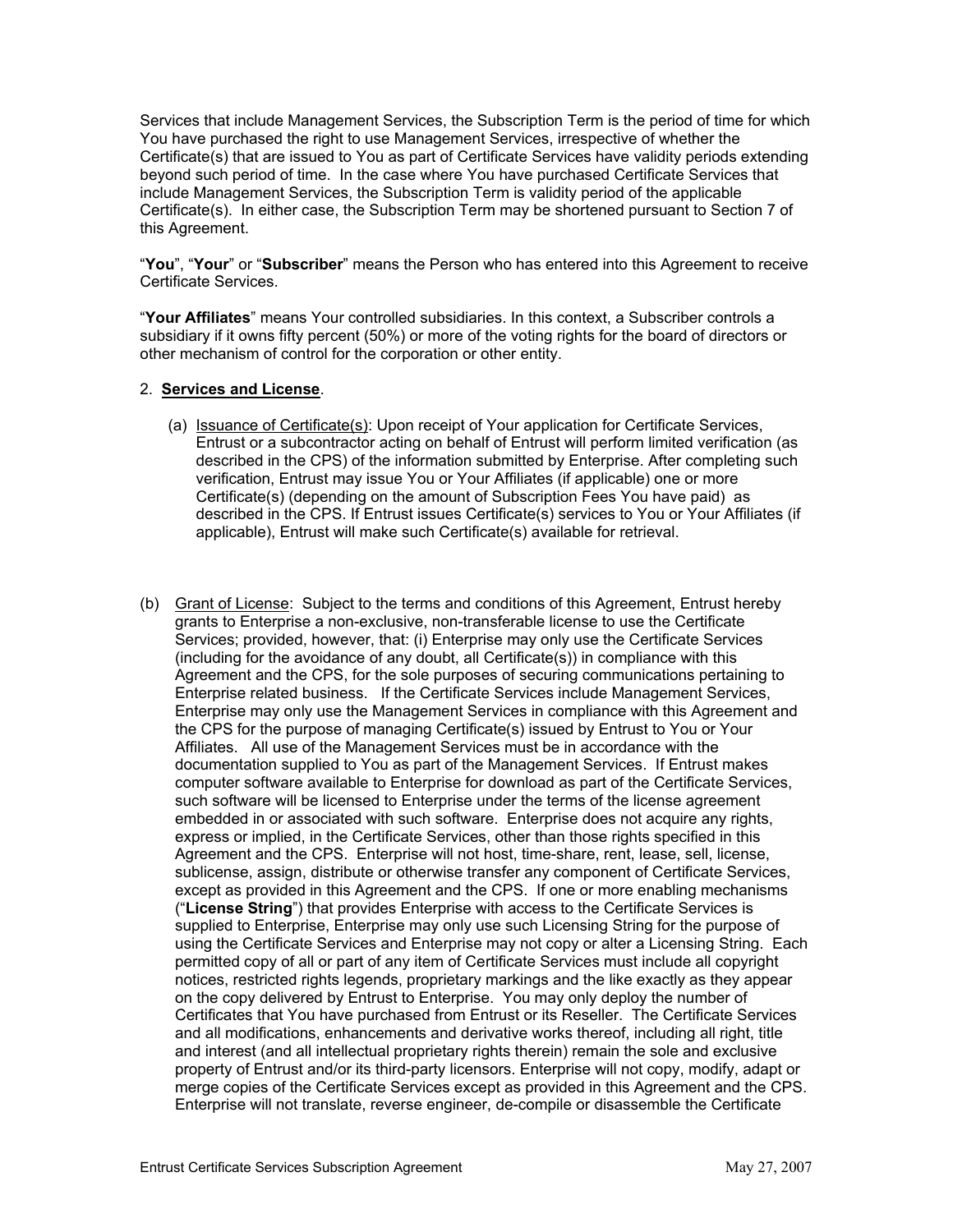Services except to the extent that law explicitly prohibits this restriction notwithstanding a contractual restriction to the contrary. Enterprise will comply with all applicable laws including, without limitation, laws relating to import, export, licensing, and data protection, as they apply to the activities contemplated under this Agreement including without limitation Enterprise's right to export, import or use the Certificate Services. Enterprise will immediately cease to use the Certificate Services upon (a) expiration of the Subscription Term; (b) upon Enterprise's breach of this Agreement including the CPS.

(c) Lifecycle Monitoring Service: Entrust will provide You with a lifecycle monitoring service ("**LMS**"). The LMS is designed to reduce the chance of disruption of Your service which may be caused by the expiration of the Your Certificate(s). Entrust will use commercially reasonable efforts to send an email to the technical contact listed in the information provided to Entrust with Your Certificate Services Application (such person referred to as "**Notice Recipient**"). Such email will inform the Notice Recipient that Your Certificate(s) is due to expire shortly. Usually, the email notification will be sent approximately thirty (30) and fifteen (15) days prior to the date on which Your Certificate(s) is due to expire. In the event that the Notice Recipient changes, You can still receive a LMS email notice if You provide Entrust with updated contact information for the Notice Recipient at least sixty (60) days prior to the date that Your Certificate(s) is due to expire. You will not be eligible for the LMS if Your Notice Recipient changes and Entrust is not informed of such change within the time period set forth above.

# 3. **Fees**.

You will pay all applicable Subscription Fees for any Certificate Services issued to You, plus any additional taxes. Such payment will be made within thirty (30) days of the receipt of an invoice from Entrust for any such Certificate Services; provided, however that if You have purchased the Certificate Services through a Reseller then the payment terms will be those terms established between You and such Reseller. In the event that You do not pay the applicable fees for any Certificate Services extended to You (or where You have purchased the Certificate Services through a Reseller and such Reseller does not not pay Entrust the applicable fees for any Certificate Services in accordance with Entrust's agreement with such Reseller), Enterprise will not be entitled to use such Certificate Services (including for the avoidance of any doubt, any Certificate(s)) and Entrust may refused to process any subsequent applications submitted by You for additional Certificate Services and revoke all Certificate(s). All amounts due under this Agreement to Entrust must be paid to the invoicing member of the Entrust Group.

# **4. Representations, Warranties And Additional Obligations**

You represent and warrant to Entrust and all third parties who rely or use the Certificate Services issued to You, that You have the authority to bind Your Affiliates to this Agreement and the CPS as a Subscriber (if Your Affiliates are issued any Certificate(s) or otherwise receive any Certificate Services in connection with the Management Services purchased hereunder, if applicable). You futher represent and warrant that:

- (i) all information provided to Entrust or to any independent third-party Registration Authorities, both in the Certificate(s) Request and as otherwise requested by Entrust in connection with the issuance of the Certificate(s) to be supplied by Entrust, is accurate and complete and does not contain any errors, omissions, or misrepresentations;
- (ii) the Private Key corresponding to the Public Key submitted to Entrust in connection with Certificate Services Application was created using sound cryptographic techniques and all measures necessary have been taken to maintain sole control of, keep confidential, and properly protect the Private Key (and any associated access information or device – e.g., password or token) at all times;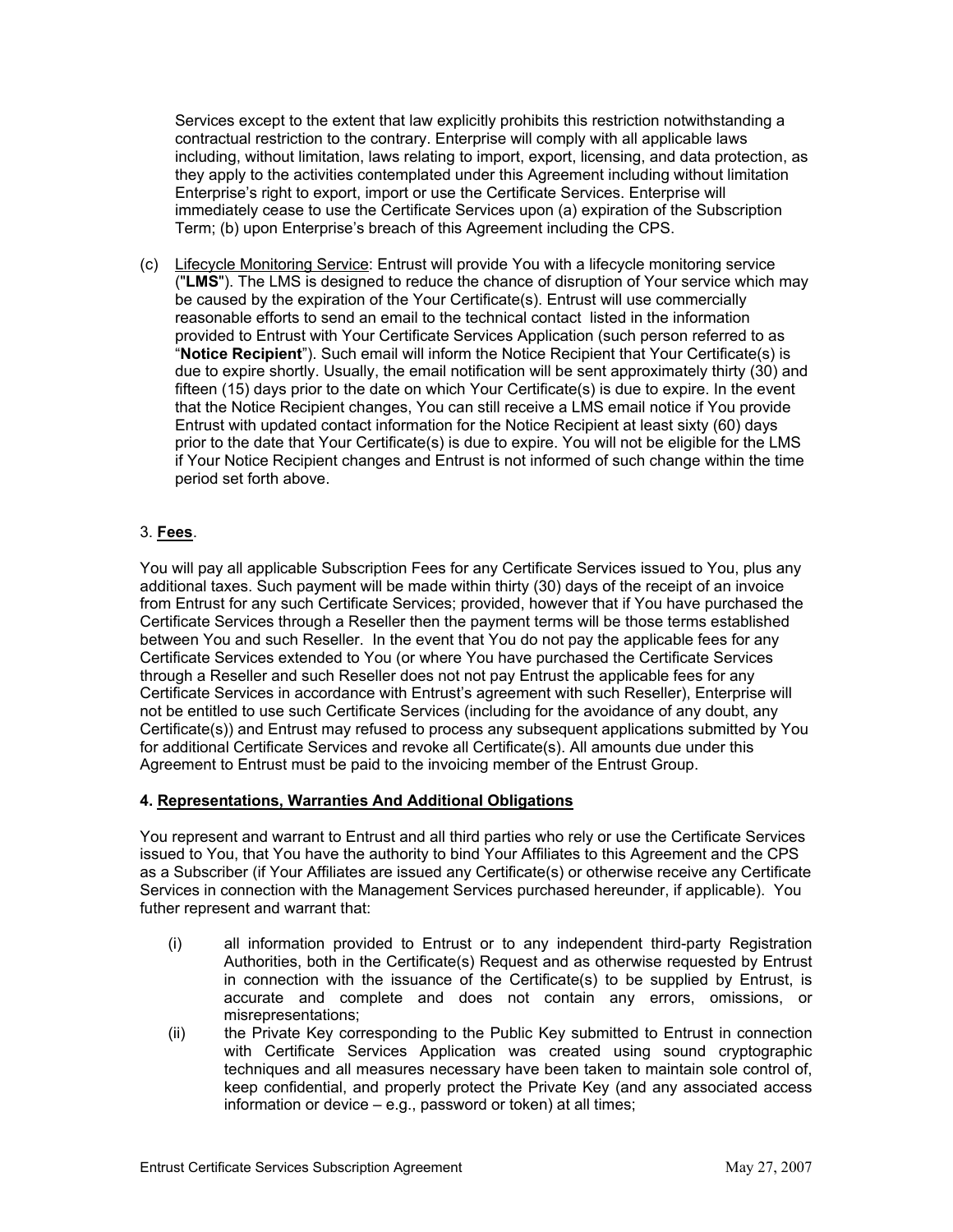- (iii) any information provided to Entrust or to any independent third-party Registration Authorities in connection with Certificate Services Application does not infringe, misappropriate, dilute, unfairly compete with, or otherwise violate the intellectual property, or other rights of any person, entity, or organization in any jurisdiction;
- (iv) the Certificate(s) will not be installed or used until it has reviewed and verified the accuracy of the data in each Certificate(s);
- (v) the Certificate(s) will be installed only on the server accessible at the domain name listed on the Certificate(s), and will only be used in compliance with all applicable laws, solely for authorized company business, and solely in accordance with the Agreement and the CPS;
- (vi) Entrust will be immediately notified if any information included in the Certificate Services Application changes or if any change in any circumstances would make the information in the Certificate Services Application misleading or inaccurate;
- (vii) all use of the Certificate Services and its associated private key will cease immediately, and the Subscriber will promptly request the revocation of the Certificate Services, if (1) any information included in the Subscriber's Certificate Services changes or if any change in any circumstances would make the information in the Certificate Services misleading or inaccurate; or (2) there is any actual or suspected misuse or compromise of the Private Key associated with the Public Key in the Certificate Services;
- (viii) all use of the Certificate Services will cease upon expiration or revocation of such Certificate Services, and such Certificate Services will be removed from the devices and/or software in which it has been installed;
- (vii) the Certificate Services will not be used for any hazardous or unlawful (including tortious) activities;
- (viii) Your Agent's are duly authorized and qualified to perform this Agreement on Your Behalf, and such Agents will meet the requirements of this Agreement, the applicable CPS and, in the case of EV SSL Certificate(s), the Guidelines;
- (ix) the subject named in the Certificate(s) corresponds to You, and that You legally exist as a valid entity in the jurisdiction of incorporation specified in the Certificate(s); and
- (ix) You have the exclusive right to use the domain name listed in Certificate ;

You expressly agree that You will:

- a) Cause Your Affiliates who receive any Certificate Services hereunder, and Your Agents, to comply with the requirements of this Agreement, the applicable CPS and, in the case of EV SSL Certificate(s), the Guidelines;
- b) understand and, if necessary, receive proper education in the use of Public-Key cryptography and Certificate(s) including Certificate Services;
- c) provide, in any communications with Entrust or an independent third-party Registration Authority, correct information with no errors, misrepresentations, or omissions;
- d) generate a new, secure, and cryptographically sound Key Pair to be used in association with the Certificate Services or Subscriber's Certificate Services Application;
- e) read and agree to all terms and conditions of the CPS;
- f) refrain from modifying the contents of Certificate Services;
- g) use Certificate Services exclusively for legal and authorized purposes in accordance with the terms and conditions of the CPS and applicable laws;
- h) only use Certificate Services on behalf of the organization listed as the Subject in such Certificate Services;
- i) keep confidential and properly protect the Private Keys;
- j) notify Entrust as soon as reasonably practicable of any change to any information included in the Subscriber's Certificate Services Application or any change in any circumstances that would make the information in the Subscriber's Certificate Services Application misleading or inaccurate;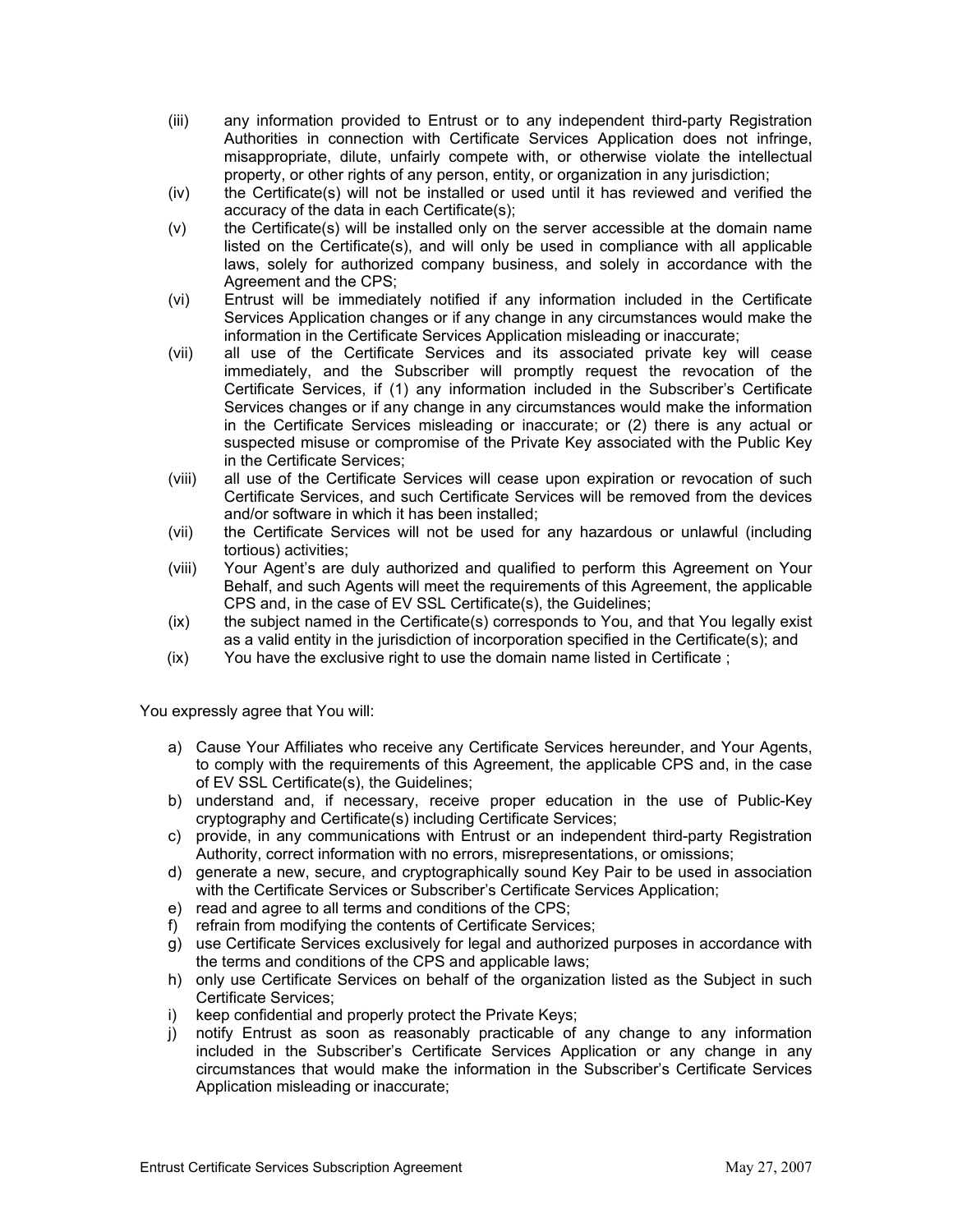- k) notify Entrust as soon as reasonably practicable of any change to any information included in the Certificate Services or any change in any circumstances that would make the information in the Certificate Services misleading or inaccurate;
- l) immediately cease to use Certificate Services if any information included in the Certificate Services or if any change in any circumstances would make the information in the Certificate Services misleading or inaccurate;
- m) notify Entrust immediately of any suspected or actual Compromise of the Private Keys and request the revocation of such Certificate Services;
- n) immediately cease to use the Certificate Services upon (a) expiration or revocation of such Certificate Services, or (b) any suspected or actual Compromise of the Private Key corresponding to the Public Key in such Certificate Services, and remove such Certificate Services from the devices and/or software in which it has been installed;
- o) only install the Certificate Services on one (1) World Wide Web server and only use such Certificate Services in connection with such server unless, otherwise expressly permitted by Entrust in writing;
- p) refrain from using the Private Key corresponding to the Public Key in the Certificate Services to sign other Certificate(s); and
- q) use appropriate judgment about whether it is appropriate, given the level of security and trust provided by Certificate Services, to use Certificate Services in any given circumstance.

Certificate Services and related information may be subject to export, import, and/or use restrictions. You will comply with all laws and regulations applicable to Your right to export, import, and/or use Certificate Services or related information, including, without limitation, all laws and regulations in respect to nuclear, chemical or biological weapons proliferation. You will be responsible for procuring all required licenses and permissions for any export, import, and/or use of Certificate Services or related information. Certain cryptographic techniques, software, hardware, and firmware ("Technology") that may be used in processing or in conjunction with Certificate Services may be subject to export, import, and/or use restrictions. You will comply with all laws and regulations applicable to a Subscriber's right to export, import, and/or use such Technology or related information. Subscribers will be responsible for procuring all required licenses and permissions for any export, import, and/or use of such Technology or related information. For the avoidance of any doubt, (1) Entrust will not be under any obligation to issue any Certificate containing pre-qualified information if such pre-qualified information is subsequently found to have changed or to be in any way inaccurate, incorrect, or misleading; (2) by submitting a request for Certificate, You are representing and warranting that the pre-qualified information has not changed and is in no way inaccurate, incorrect, or misleading; (3) Entrust shall be entitled to revoke an Certificate issued to You if (i) the pre-qualified information submitted by You is subsequently found to have changed or to be inaccurate, incorrect, or misleading, (ii) if revocation is requested by You, (iii) upon expiry or termination of this Agreement, or (iv) for any other reason identified for revocation in the CPS; (5) You must notify Entrust immediately of any change to any information included in any Certificate issued to You or any Certificate management service application submitted by You or any change circumstances that would make the information in any such Certificate or Certificate Management Service application inaccurate, incorrect, or misleading, and (6) You must notify Entrust

immediately of any changes to pre-qualified information, or any changes in any circumstances that would make any pre-qualified information inaccurate, incorrect, or misleading.

### 5. **DISCLAIMER OF WARRANTY**

**EXCEPT FOR THE EXPLICIT REPRESENTATIONS, WARRANTIES, AND CONDITIONS PROVIDED IN THIS AGREEMENT AND THE CPS, CERTIFICATE SERVICES AND ANY SERVICES PROVIDED IN RESPECT TO CERTIFICATE(s) ARE PROVIDED "AS IS", AND NEITHER ENTRUST GROUP NOR ANY INDEPENDENT THIRD-PARTY REGISTRATION**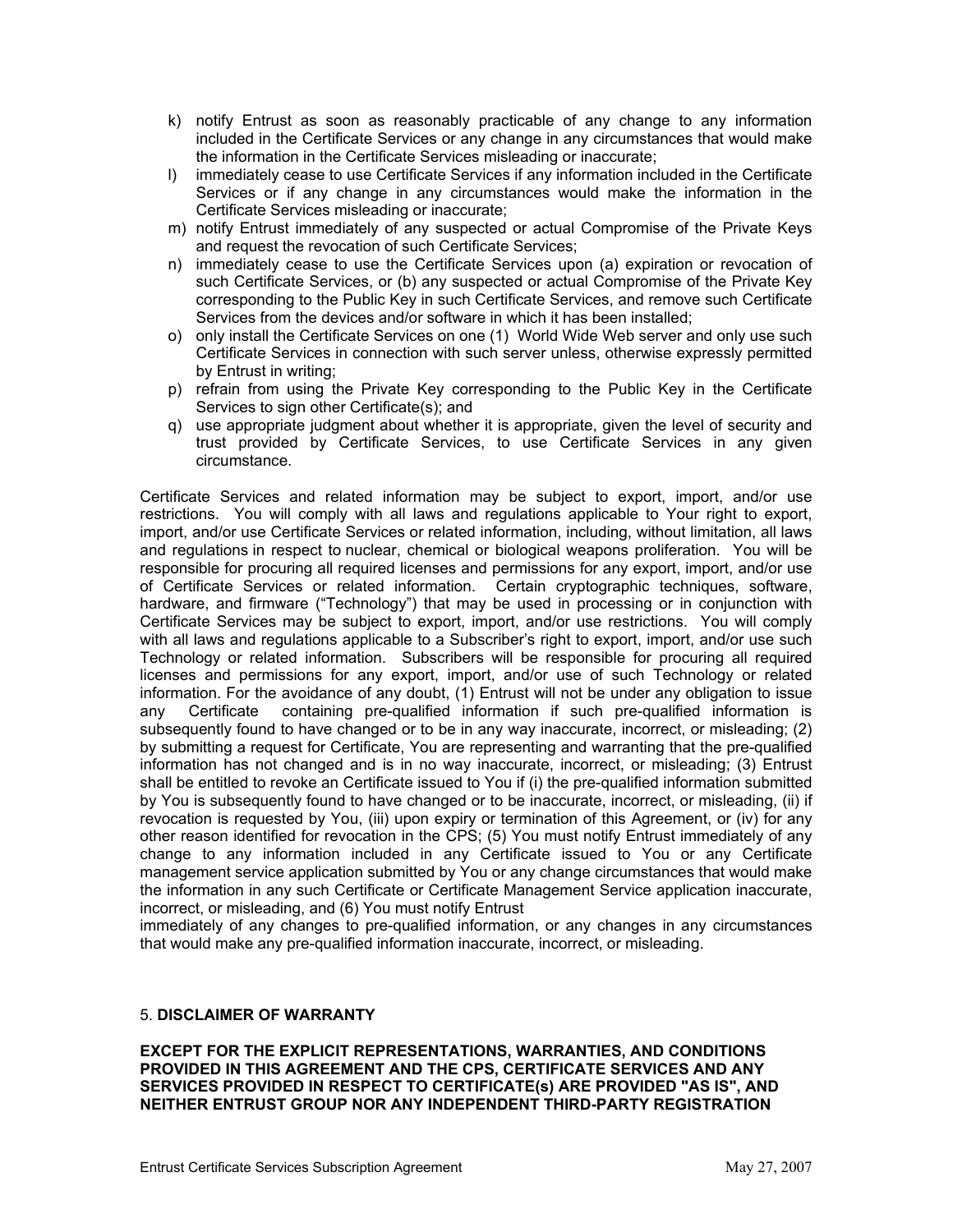**AUTHORITIES OPERATING UNDER THE ENTRUST CERTIFICATION AUTHORITIES, NOR ANY RESELLERS, CO-MARKETERS, OR ANY SUBCONTRACTORS, DISTRIBUTORS, AGENTS, SUPPLIERS, EMPLOYEES, OR DIRECTORS OF ANY OF THE FOREGOING MAKE ANY REPRESENTATIONS OR GIVE ANY WARRANTIES, OR CONDITIONS, WHETHER EXPRESS, IMPLIED, STATUTORY, BY USAGE OF TRADE, OR OTHERWISE, AND ENTRUST GROUP, ALL INDEPENDENT THIRD-PARTY REGISTRATION AUTHORITIES OPERATING UNDER THE ENTRUST CERTIFICATION AUTHORITIES, ALL RESELLERS OR CO-MARKETERS, AND ANY SUBCONTRACTORS, DISTRIBUTORS, AGENTS, SUPPLIERS, EMPLOYEES, OR DIRECTORS OF ANY OF THE FOREGOING SPECIFICALLY DISCLAIM ANY AND ALL REPRESENTATIONS, WARRANTIES, AND CONDITIONS OF MERCHANTABILITY, NON-INFRINGEMENT, TITLE, SATISFACTORY QUALITY, OR FITNESS FOR A PARTICULAR PURPOSE. EXCEPT FOR THE EXPLICIT REPRESENTATIONS, WARRANTIES AND CONDITIONS CONTAINED IN THIS AGREEMENT AND IN THE CPS, THE ENTIRE RISK OF THE USE OF ANY CERTIFICATE SERVICES OR ANY SERVICES PROVIDED IN RESPECT CERTIFICATE SERVICES OR THE VALIDATION OF DIGITAL SIGNATURES WILL BE BORNE SOLELY BY YOU.**

#### 6. **LIMITATION OF LIABILITY:**

**IN NO EVENT WILL THE TOTAL CUMULATIVE LIABILITY OF ENTRUST GROUP, ANY INDEPENDENT THIRD-PARTY REGISTRATION AUTHORITY OPERATING UNDER AN ENTRUST CERTIFICATION AUTHORITY, ANY RESELLERS, OR CO-MARKETERS, OR ANY SUBCONTRACTORS, DISTRIBUTORS, AGENTS, SUPPLIERS, EMPLOYEES, OR DIRECTORS OF ANY OF THE FOREGOING TO ANY SUBSCRIBER, RELYING PARTY OR ANY OTHER PERSON, ENTITY, OR ORGANIZATION ARISING OUT OF OR RELATING TO ANY CERTIFICATES, CERTIFICATE SERVICES OR ANY SERVICES OR SOFTWARE PROVIDED IN RESPECT TO CERTIFICATE SERVICES, INCLUDING ANY USE OR RELIANCE ON ANY CERTIFICATE SERVICES, EXCEED TWO THOUSAND UNITED STATES DOLLARS (\$2000.00 U.S.) ("CUMULATIVE DAMAGE CAP"). THE FOREGOING LIMITATIONS WILL APPLY TO ANY LIABILITY WHETHER BASED IN CONTRACT (INCLUDING FUNDAMENTAL BREACH), TORT (INCLUDING NEGLIGENCE), LEGISLATION OR ANY OTHER THEORY OF LIABILITY, INCLUDING ANY DIRECT, INDIRECT, SPECIAL, STATUTORY, PUNITIVE, EXEMPLARY, CONSEQUENTIAL, RELIANCE, OR INCIDENTAL DAMAGES.** 

**IN NO EVENT WILL ENTRUST GROUP OR ANY INDEPENDENT THIRD-PARTY REGISTRATION AUTHORITY OPERATING UNDER AN ENTRUST CERTIFICATION AUTHORITY, OR ANY RESELLERS, CO-MARKETERS, OR ANY SUBCONTRACTORS, DISTRIBUTORS, AGENTS, SUPPLIERS, EMPLOYEES, OR DIRECTORS OF ANY OF THE FOREGOING BE LIABLE FOR ANY INCIDENTAL, SPECIAL, STATUTORY, PUNITIVE, EXEMPLARY, INDIRECT, RELIANCE, OR CONSEQUENTIAL DAMAGES (INCLUDING, WITHOUT LIMITATION, DAMAGES FOR LOSS OF BUSINESS, LOSS OF BUSINESS OPPORTUNITIES, LOSS OF GOODWILL, LOSS OF PROFITS, BUSINESS INTERRUPTION, LOSS OF DATA, LOST SAVINGS OR OTHER SIMILAR PECUNIARY LOSS) WHETHER ARISING FROM CONTRACT (INCLUDING FUNDAMENTAL BREACH), TORT (INCLUDING NEGLIGENCE), LEGISLATION OR ANY OTHER THEORY OF LIABILITY.** 

**THE FOREGOING LIMITATIONS WILL APPLY NOTWITHSTANDING THE FAILURE OF ESSENTIAL PURPOSE OF ANY LIMITED REMEDY STATED HEREIN AND EVEN IF ENTRUST GROUP OR ANY INDEPENDENT THIRD-PARTY REGISTRATION AUTHORITY OPERATING UNDER AN ENTRUST CERTIFICATION AUTHORITY, OR ANY RESELLERS, CO-MARKETERS, OR ANY SUBCONTRACTORS, DISTRIBUTORS, AGENTS, SUPPLIERS, EMPLOYEES, OR DIRECTORS OF ANY OF THE FOREGOING HAVE BEEN ADVISED OF THE POSSIBILITY OF THOSE DAMAGES.**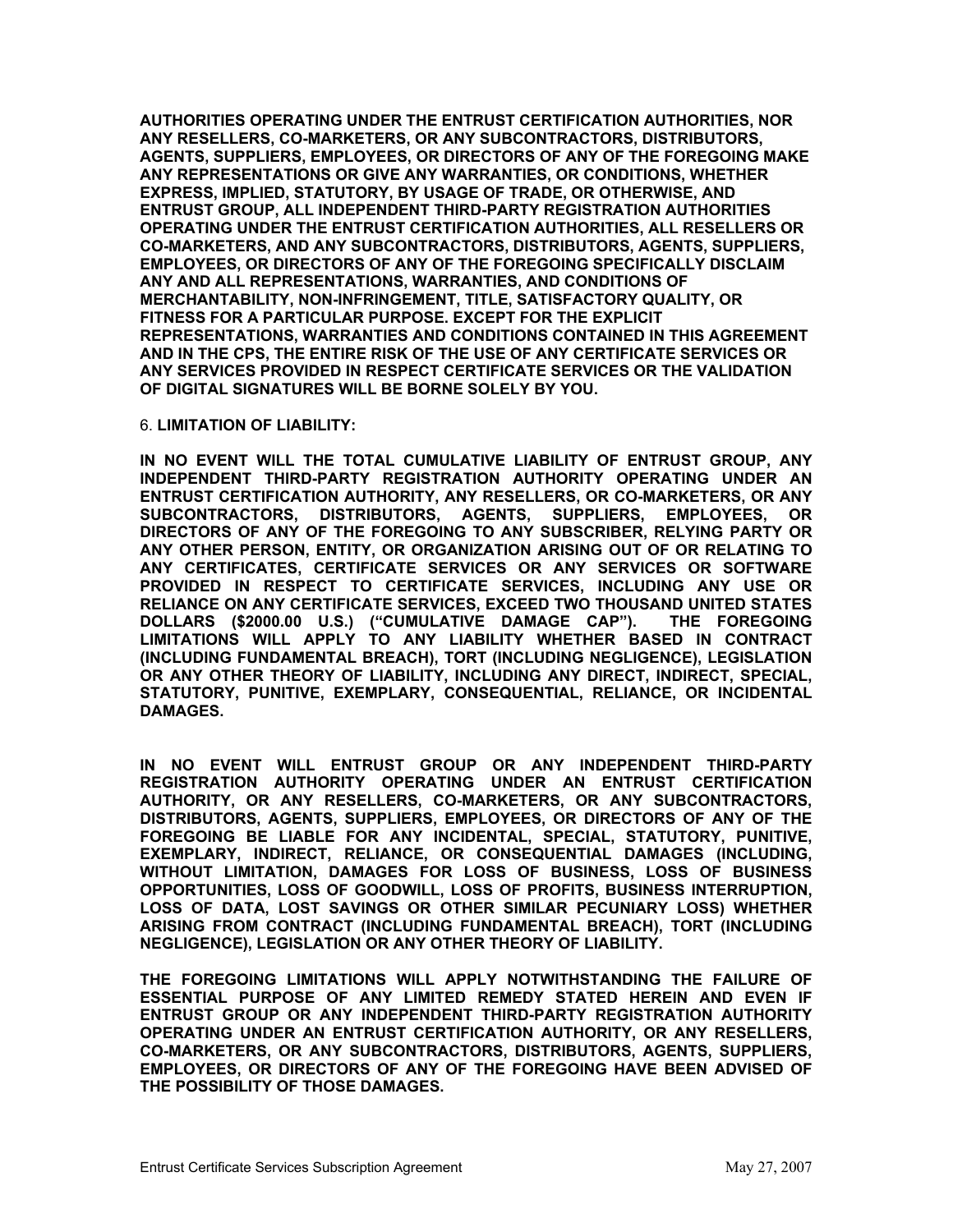**SOME JURISDICTIONS DO NOT ALLOW THE EXCLUSION OR LIMITATION OF LIABILITY FOR CONSEQUENTIAL OR INCIDENTAL DAMAGES, SO THESE LIMITATIONS SET FORTH ABOVE MAY NOT APPLY TO CERTAIN SUBSCRIBERS, RELYING PARTIES, OR OTHER PERSONS, ENTITIES, OR ORGANIZATIONS. THE DISCLAIMERS OF REPRESENTATIONS, WARRANTIES, AND CONDITIONS AND THE LIMITATIONS OF LIABILITY IN THIS AGREEMEMT CONSTITUTE AN ESSENTIAL PART OF THIS AGREEMENT. ALL SUBSCRIBERS, RELYING PARTIES, AND OTHER PERSONS, ENTITIES, AND ORGANIZATIONS ACKNOWLEDGE THAT BUT FOR THESE DISCLAIMERS OF REPRESENTATIONS, WARRANTIES, AND CONDITIONS AND LIMITATIONS OF LIABILITY, ENTRUST WOULD NOT ISSUE CERTIFICATE(S) TO SUBSCRIBERS AND NEITHER ENTRUST NOR ANY ANY INDEPENDENT THIRD-PARTY REGISTRATION AUTHORITIES OPERATING UNDER AN ENTRUST CERTIFICATION AUTHORITY, NOR ANY RESELLERS, CO-MARKETERS, OR ANY SUBCONTRACTORS, DISTRIBUTORS, AGENTS, SUPPLIERS, EMPLOYEES, OR DIRECTORS OF ANY OF THE FOREGOING WOULD PROVIDE SERVICES IN RESPECT TO CERTIFICATE SERVICES AND THAT THESE PROVISIONS PROVIDE FOR A REASONABLE ALLOCATION OF RISK.** 

### 7. **Term**.

This Agreement will continue for the Subscription Term, however, it will terminate if You, Your Affiliates, or Your Agents fail to comply with any of the material terms or conditions of this Agreement (including for the avoidance of any doubt, the CPS and in the case of EV SSL Certificates, the Guidelines). Entrust may also terminate this Agreement in its discretion with notice to You in order to comply with any third party licensing or other contractional or legal obligation to which Entrust is subject. This Agreement will terminate upon expiration of the Subscription Term or revocation by Entrust of all Certificates issued hereunder if such revocation occurs prior to the end of the Subscription Term. You must, upon such expiration cease all use of Your Certificate Services and remove any Certificates issued under this Agrement it from the devices and/or software in which it has been installed. The provisions entitled Representations, Warranties And Additional Obligations, Disclaimer of Warranties, Limitation of Liability, Term, Severability, Audit Right, Third Party Beneficiaries, Entire Agreement, and those provisions of the CPS that are designated as surviving termination will continue in force even after any termination or expiration of this Agreement. All payment obligations will survive termination.

### 8. **Severability**

Whenever possible, each provision of this Agreement, the CPS, any other agreements will be interpreted in such manner as to be effective and valid under applicable law. If the application of any provision of this Agreement, the CPS, any other agreements or any portion thereof to any particular facts or circumstances will be held to be invalid or unenforceable by an arbitrator or court of competent jurisdiction, then (i) the validity and enforceability of such provision as applied to any other particular facts or circumstances and the validity of other provisions of this Agreement, the CPS, or any other agreements will not in any way be affected or impaired thereby, and (ii) such provision will be enforced to the maximum extent possible so as to effect its intent and it will be reformed without further action to the extent necessary to make such provision valid and enforceable.

**FOR GREATER CERTAINTY, IT IS EXPRESSLY UNDERSTOOD AND AGREED THAT EVERY PROVISION OF THIS AGREEMENT, THE CPS, AND ANY OTHER AGREEMENTS THAT DEALS WITH (I) LIMITATION OF LIABILITY OR DAMAGES, (II) DISCLAIMERS OF REPRESENTATIONS, WARRANTIES, CONDITIONS, OR LIABILITIES, OR (III) INDEMNIFICATION, IS EXPRESSLY INTENDED TO BE SEVERABLE FROM ANY OTHER PROVISIONS OF THIS AGREEMENT, THE CPS, AND ANY OTHER AGREEMENTS AND WILL BE SO INTERPRETED AND ENFORCED.** 

### 9. **Third Party Databases and D-U-N-S® Number**.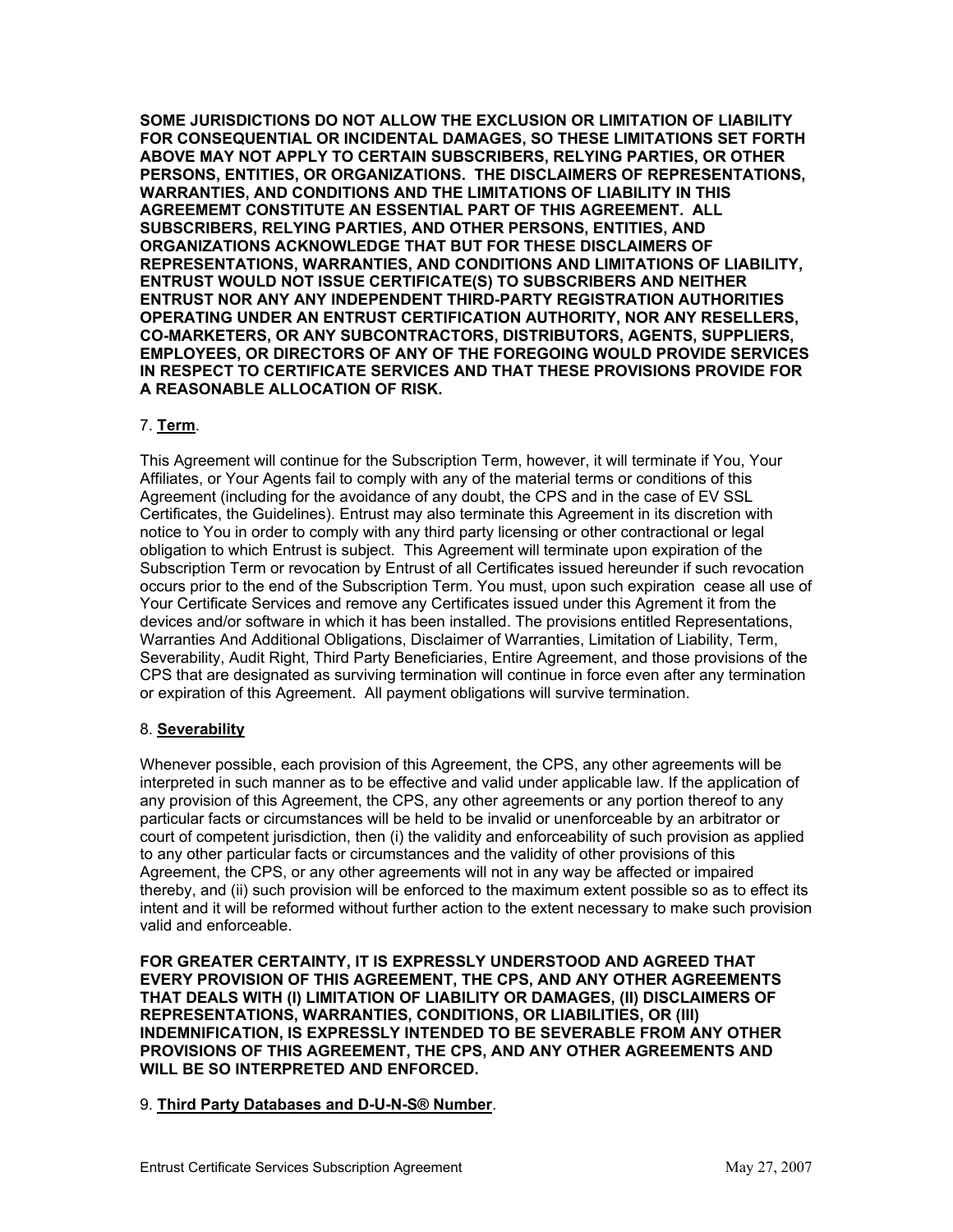In performing limited verification Entrust (or a subcontractor acting on behalf of Entrust (a "Subcontractor")) may determine whether the organizational identity, address, and domain name provided with Your Certificate Services Application are consistent with information contained in third-party databases (the "Databases"), which may include the Dun & Bradstreet Inc. ("D&B") database. Entrust or a Subcontractor may perform an investigation which may attempt to confirm Your business name, street address, mailing address, telephone number, line of business, year started, number of employees, CEO, telephone number and Your business existence. You may be assigned a D-U-N-S® Number if Entrust or its Subcontractor is able to procure independent confirmation that Your business exists at the address included in Your Certificate Services Application. You acknowledge that some of the information submitted to obtain Certificate Services and/or a D-U-N-S® Number may become included in the Databases. This information will only include: business name, street address, mailing address, telephone number (outside source), line of business, year started, number of employees, CEO, telephone number and Your business existence. You acknowledge that the foregoing information as contained in the Databases may be licensed by Entrust or its Subcontractor to third parties who may offer You business products and services.

# 10. **Use of the Entrust Secured Site-Sea**l.

Subject to the terms and conditions of this Agreement, You may use Your Certificate Services with the Entrust Secured Site-Seal; provided, however that (i) Entrust delivers to You the Entrust Secured Site-Seal together with, or in conjunction with, Your Certificate Services; and (ii) **BY CLICKING THE "ACCEPT" ICON BELOW AND BY USING THE ENTRUST SECURED SITE-SEAL, YOU AGREE TO BE BOUND BY THE TERMS AND CONDITIONS OF THE ENTRUST SECURED SITE-SEAL LICENSE AGREEMENT SET FORTH AT <HTTP://WWW.ENTRUST.NET/ABOUT/PRACTICES.HTM>.**

### 11. **Third Party Beneficiaries**

You expressly acknowledges that Microsoft and each member of the Entrust Group are express third party beneficiaries, and may enforce this Agreement and the CPS against Enterprise and rely on all terms of this Agreement and the CPS

# 12. **Audit Right**.

You shall keep reasonable records relating to (i) the number of copies of Certificates deployed by Enterprise; and (ii) the number of servers which make use of such Certificates. A chartered or certified public accountant selected by Entrust may, upon reasonable notice and during normal business hours, but no more often than once a year, inspect Your records to ensure that You are complying with Your obligations hereunder.

# 13. **Entire Agreement**.

This Agreement (including the CPS) shall constitute the entire agreement between the parties hereto in respect of the subject matter of this Agreement and all previous correspondence, understandings, proposals and other communications shall be completely superseded by the terms hereof. Any purchase order terms included with any order will be of no force or effect except for the identification and quantity of the Certificate Services that are being subscribed for.

# **Exhibit A**

Certificate(s) Requestor(s): Certificate(s) Approver(s): Contract Signer: Web Hosters: